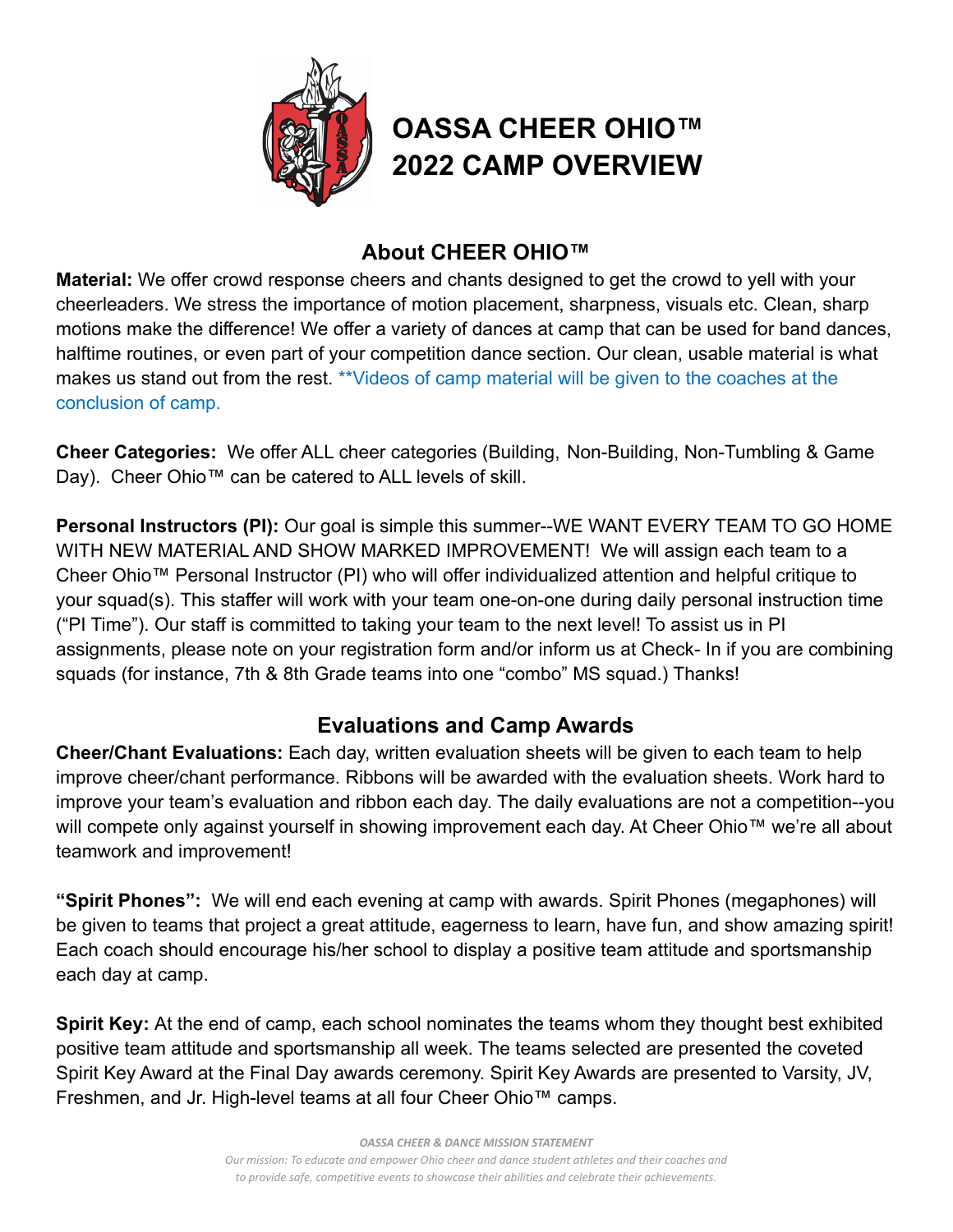## **Optional Camp Evaluations/Competitions**

**Home Dance Competition (Day 1 of camp):** Show us what you've got! This is a fun dance competition and a great way to represent your school at the start of camp. Have fun with it! Evaluation sheets will be completed for each participating team, and trophies are awarded to the top teams. Do the music segment of your new competition routine or make up a fun dance to take to camp. \*\*Home Dance is OPTIONAL<sup>\*\*</sup> (Be sure to bring your proof of purchase for your music!)

HOME DANCE GUIDELINES: ➢ MINIMUM TIME LIMIT: 45 SECONDS ➢ MAXIMUM TIME LIMIT: 2 MINUTES  $\geq$  NO TUMBLING PERMITTED IN HOME DANCE ROUTINES  $\geq$  NO CHEER/CHANTS PERMITTED IN HOME DANCE ROUTINES

**Home Cheer Evaluation (Day 1):** Bring a cheer from home to perform for your first cheer evaluation. Incorporation of jumps and tumbling are permitted in Home Cheer Evaluation. Building teams MAY include building skills. One chant or cheer that is learned during cheer instruction on Day One will also be performed for the evaluation. HOME CHEER PARTICIPATION IS RECOMMENDED BUT NOT REQUIRED—many schools bring their tryout cheer. Performing a home cheer is a great way to showcase your school's personal style of cheerleading and skill level.

**Band Chant/Intermediate Dance Competition (Day 2 or 3 of camp):** This optional competition is a great opportunity to get evaluated on your school's dance skills. Choose one of these Cheer Ohio Dances (or split your squad up and do both) and put your own personal touch on it. Add formations, transitions, and levels however the core dance must stay the same. Every team that participates will receive an evaluation sheet with comments and a trophy will be awarded to the top team.

**Final Day Competition:** On our final day of camp, teams are invited to perform their best/favorite cheer and chant from camp in a mini routine. Add levels, ripples, and transitions to make them your own. Trophies are awarded to the top teams as well as most improved teams of camp. Spectators are permitted for this event.

### **MORE classes at CHEER OHIO™**

**Jump Class:** More jump exercises to take home and help increase jump height, flexibility, and execution. This class is designed to teach the proper form and offer helpful hints to improve your squad's jumps.

**Daily Review of Material:** At CO we want your team to leave camp knowing all the camp material. The staff will lead this session with the campers and review each cheer, chant, or dance that was taught that day.

**Optional Dance Classes:** We know your squads love to dance, so we're giving you more. Split up your team (or stay together and pick your favorite) and take dances home for pep rallies and

*OASSA CHEER & DANCE MISSION STATEMENT*